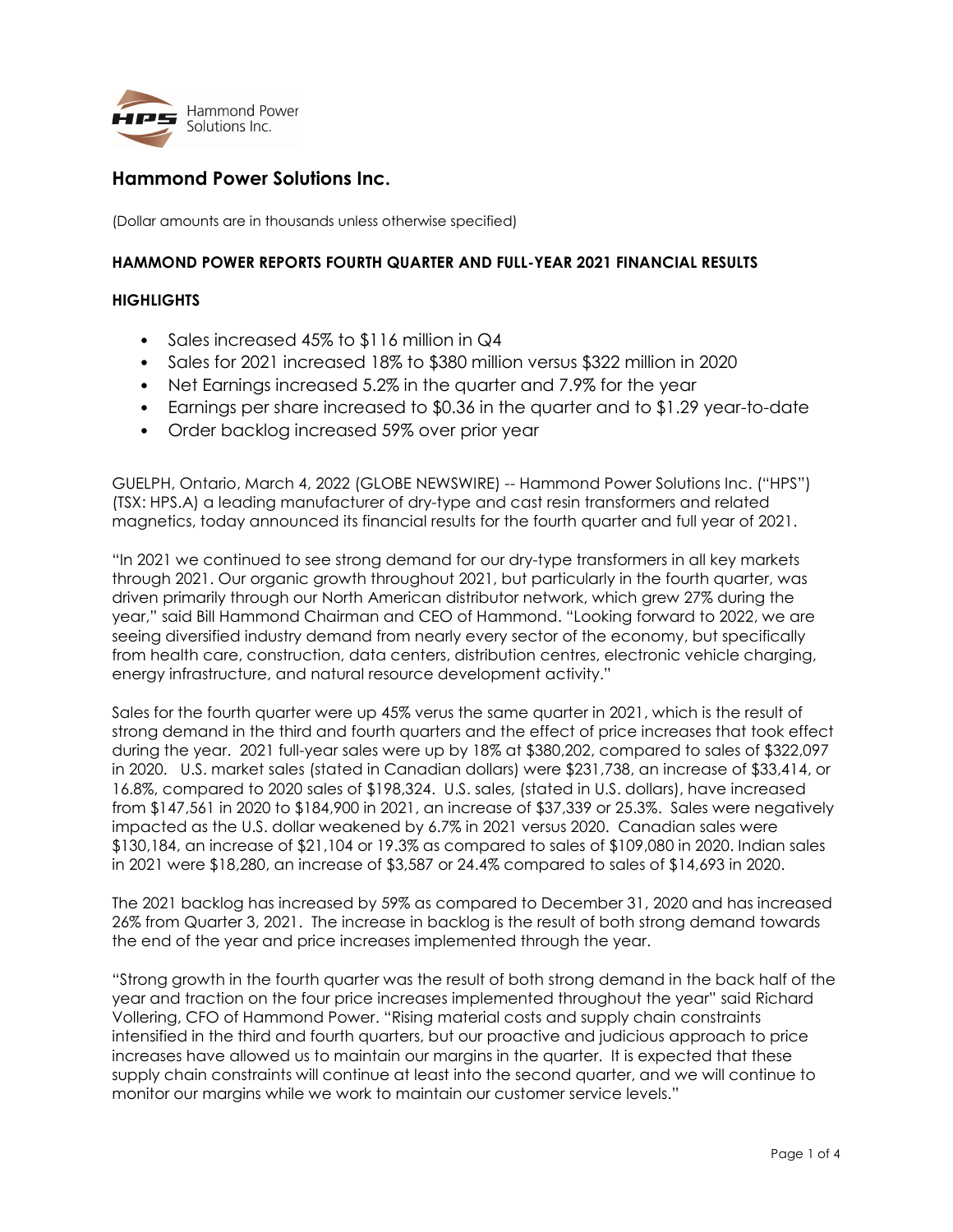The consolidated gross margin rate in 2021 declined slightly to 26.9% versus 27.0% in 2020, a decrease of 0.1% of sales. The small decline in margin rates is significant given the volatile commodity pricing and supply chain challenges experienced during 2021, and the inclusion of higher CEWS benefits in 2020 by \$3,075. The ability to maintain this margin rate is attributed to favourable sales mix, higher fixed cost absorption, cost reductions and price increases that were largely sufficient to offset higher costs.

Selling and distribution expenses were \$46,459 for 2021versus \$40,217 in 2020, an increase of \$6,242 or 15.5%. On a percentage sales basis, total selling and distribution expense decreased to 12.2% of sales for 2021 from 12.5% in 2020. The CEWS benefit in 2021 was lower than 2020 by \$414. The remaining increase relates to strategic investments in people resources as well as increased incentive plan payments related to higher sales.

General and administrative expenses in 2021 were \$32,821 compared to \$24,736 for 2020, an increase of \$8,085 or 32.7%. The increase is due to our strategic investments in people, resources and incentive plans, lower CEWS funding in 2021 by \$1,310, Mesta general and administrative expenses, higher information technology expenses to support growth, and outside consulting and service costs. There was also some overlap of personnel costs for some retiring employees.

Earnings from operations finished at \$23,151 in 2021, as compared to earnings of \$22,041 in 2020 – an increase of \$1,110 or 5.0%. The increase in earnings from operations is due to higher sales and additional gross margin dollars, offset by lower wage subsidies, and higher selling, distribution, general and administrative expenses.

Interest expense for the year-ended December 31, 2021 finished at \$1,301 as compared to \$1,247 in 2020. There was a foreign exchange loss in 2021 of \$561 versus a gain of \$123 in 2020.

2021 earnings before income taxes were \$21,250 as compared to earnings of \$20,966 in 2020, an increase of \$284 or 1.4%. In addition to the higher interest expense and foreign exchange loss, income from the joint venture was lower in 2021 at \$61 versus \$153 in 2020.

EBITDA for the year-ended December 31, 2021 was \$30,114 versus \$29,482 in 2020 – an increase of \$632 or 2.1%. Basic earnings per share for the year were \$1.29 versus \$1.20 in 2021.

Cash provided from operating activities during 2021 was \$20,447 versus \$19,683 in 2020, an increase in cash generated of \$764 or 3.9%. Cash used in investing activities was \$10,914 versus \$4,747 in 2020, the increase was mainly due to the acquisition of Mesta. Overall net operating cash balance at the end of 2021 was \$1,638 versus net operating debt balance of \$1,278 in 2020.

The Company continued with its regular quarterly dividend program in the fourth quarter, paying eight and a half cents (\$0.085) per Class A Subordinate Voting Share of HPS and eight and a half cents (\$0.085) per Class B Common Share of HPS on December 17, 2021. The Company has paid a year-to-date cash dividend of thirty-four cents (\$0.34) per Class A Subordinate Voting Share and thirty-four (\$0.34) per Class B Common Share.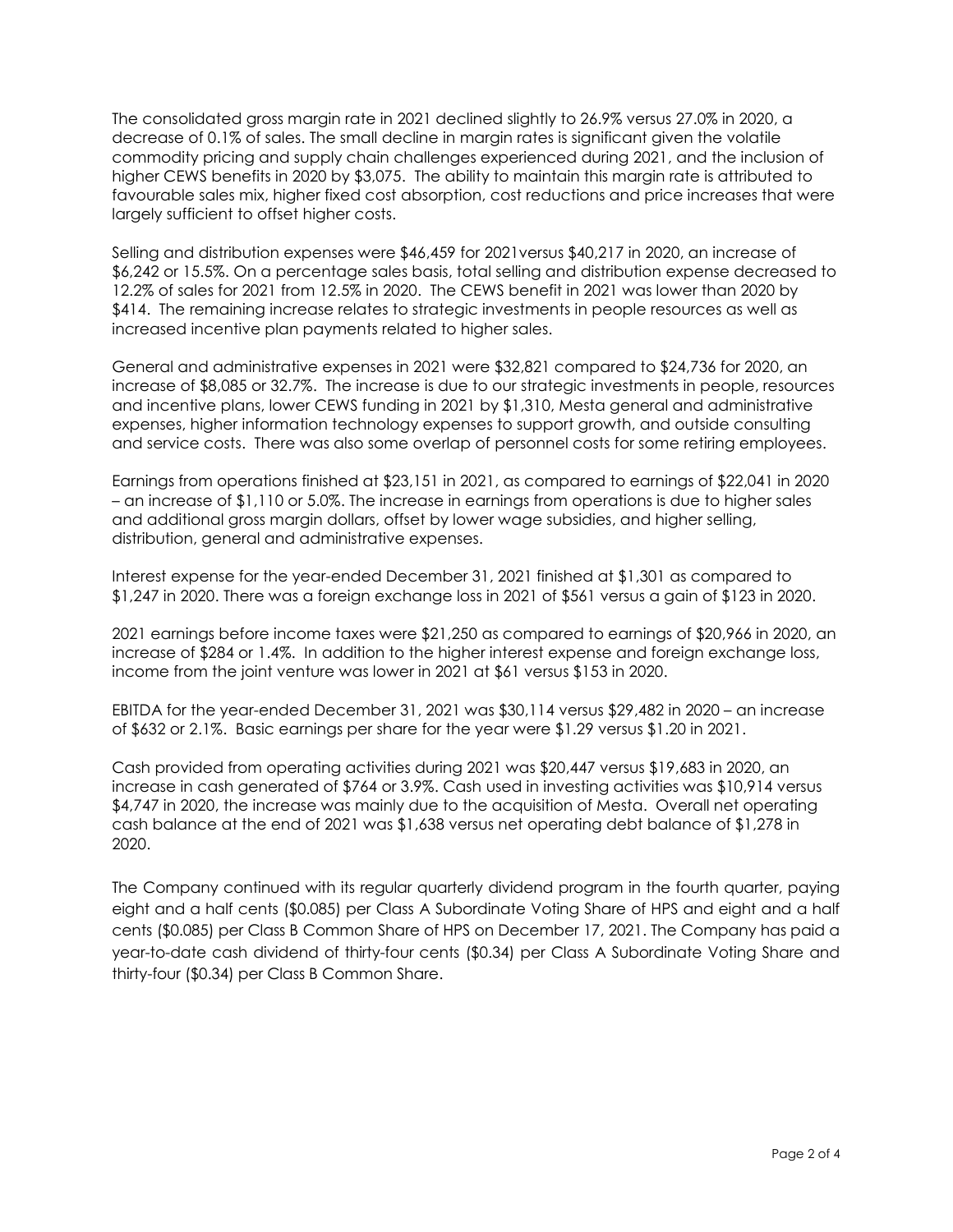# THREE MONTHS ENDED:

(dollars in thousands)

|                                                   |                         | December 31, 2021 |                                   | December 31, 2020 |                     | Change       |
|---------------------------------------------------|-------------------------|-------------------|-----------------------------------|-------------------|---------------------|--------------|
| Sales                                             | $\frac{1}{2}$           | 116,278           | $\frac{1}{2}$                     | 80,169            | $\frac{1}{2}$       | 36,109       |
| Earnings from operations                          | $\frac{1}{2}$           | 6,220             | $\frac{1}{2}$                     | 7,047             | $\frac{1}{2}$       | (827)        |
| Exchange loss                                     | $\frac{1}{2}$           | 129               | $\updownarrow$                    | 401               | \$                  | (272)        |
| Share of income of investment in joint<br>venture | $\frac{1}{2}$           | 14                | $\frac{1}{2}$                     | 120               | $\frac{1}{2}$       | (106)        |
| Net earnings                                      | $\frac{1}{2}$           | 4,241             | $\frac{1}{2}$                     | 4,032             | $\frac{1}{2}$       | 209          |
| Earnings per share<br>Basic<br><b>Diluted</b>     | \$<br>$\frac{1}{2}$     | 0.36<br>0.36      | $\updownarrow$<br>$\overline{\$}$ | 0.34<br>0.34      | \$<br>$\frac{1}{2}$ | 0.02<br>0.02 |
| Cash generated by operations                      | $\sqrt[6]{\frac{1}{2}}$ | 19,900            | $\frac{1}{2}$                     | 8,073             | $\frac{1}{2}$       | 11,827       |

### TWELVE MONTHS ENDED:

(dollars in thousands)

|                                                      |               | December 31, 2021 |               | December 31, 2020 |               | Change       |
|------------------------------------------------------|---------------|-------------------|---------------|-------------------|---------------|--------------|
| Sales                                                | $\frac{1}{2}$ | 380,202           | $\frac{1}{2}$ | 322,097           | $\frac{1}{2}$ | 58,105       |
| Earnings from operations                             | $\frac{1}{2}$ | 23,151            | $\frac{1}{2}$ | 22,041            | $\frac{1}{2}$ | 1,110        |
| Exchange loss (gain)                                 | $\frac{1}{2}$ | 561               | $\frac{1}{2}$ | (123)             | $\frac{1}{2}$ | 684          |
| Share of income of investment in joint<br>venture    | $\frac{1}{2}$ | 61                | $\frac{1}{2}$ | 153               | $\frac{1}{2}$ | (92)         |
| Net earnings                                         | $\frac{1}{2}$ | 15,176            | $\frac{1}{2}$ | 14,062            | $\frac{1}{2}$ | 1,114        |
| Earnings per share<br><b>Basic</b><br><b>Diluted</b> | \$<br>\$      | 1.29<br>1.28      | \$<br>\$      | 1.20<br>1.20      | \$<br>\$      | 0.09<br>0.08 |
| Cash generated by operations                         | $\frac{1}{2}$ | 20,447            | \$            | 19,683            | $\frac{1}{2}$ | 764          |